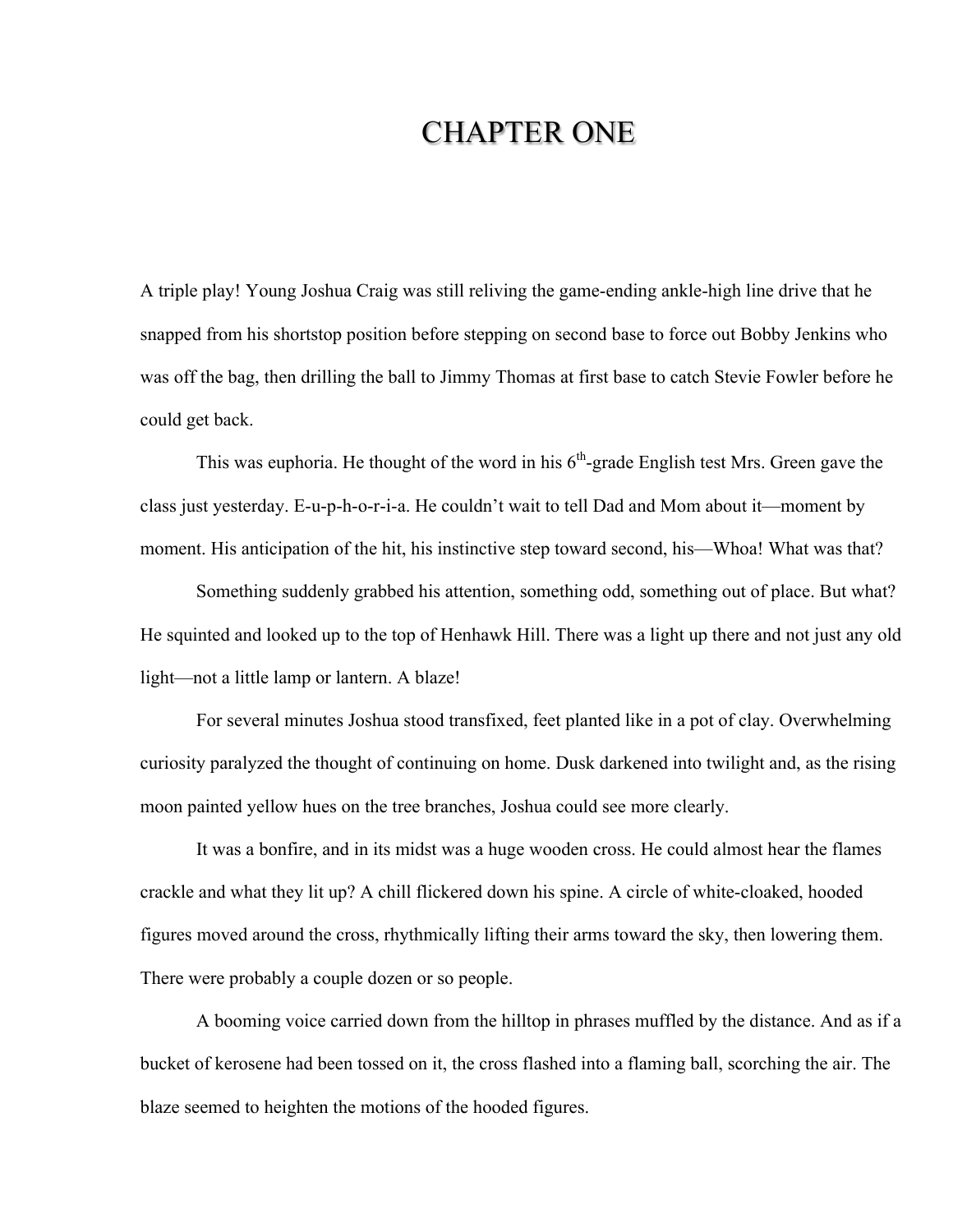Just then a scream pierced the air. A shiver of fright flew up Joshua's back. He tried to turn to run, but his feet felt like balls of lead, heavier than the double harness for Dad's oxen. Worse still, he couldn't remove his eyes from the scene above.

At that moment the figures stopped and huddled around the cross. It felt like minutes passed by. The night noises of crickets and katydids had fallen silent since the scream. The faint smell of smoke reached Joshua's nostrils. Its bitterness stung his tongue.

The flame began to wane and the figures moved en mass away from the cross. Suddenly most of the ghouls in the congregation dispersed down the northeast side of the hill to Joshua's right. Again, he tried to move. Again, he couldn't. His feet were heavy blocks of lumber. A drop of sweat began to crawl from his temple down his cheek.

One small group remained behind, tightly knit as if its members were sharing a secret. Six were in the band, five wearing white robes. The sixth, draped in what appeared to be a red robe—though it was hard to be sure from this distance—towered over the others. It bent to the ground and picked up something—something shaped like ... like a bedroll perhaps. Then, two of the figures stepped to the front and two moved behind the bedroll, grabbed it and held it in the air at hip height, while the large figure and one of the others lifted lanterns to shoulder height and stepped off away from the burning cross.

The clutch moved with apparent urgency down the hill, never stopping, on a route between trees and underbrush. When they reached the steepest terrain the four figures carrying the bundle turned as on an axis so that they were at the same level, then continued on their way until they were just about thirty yards or so from Joshua, the distance from home plate to first base.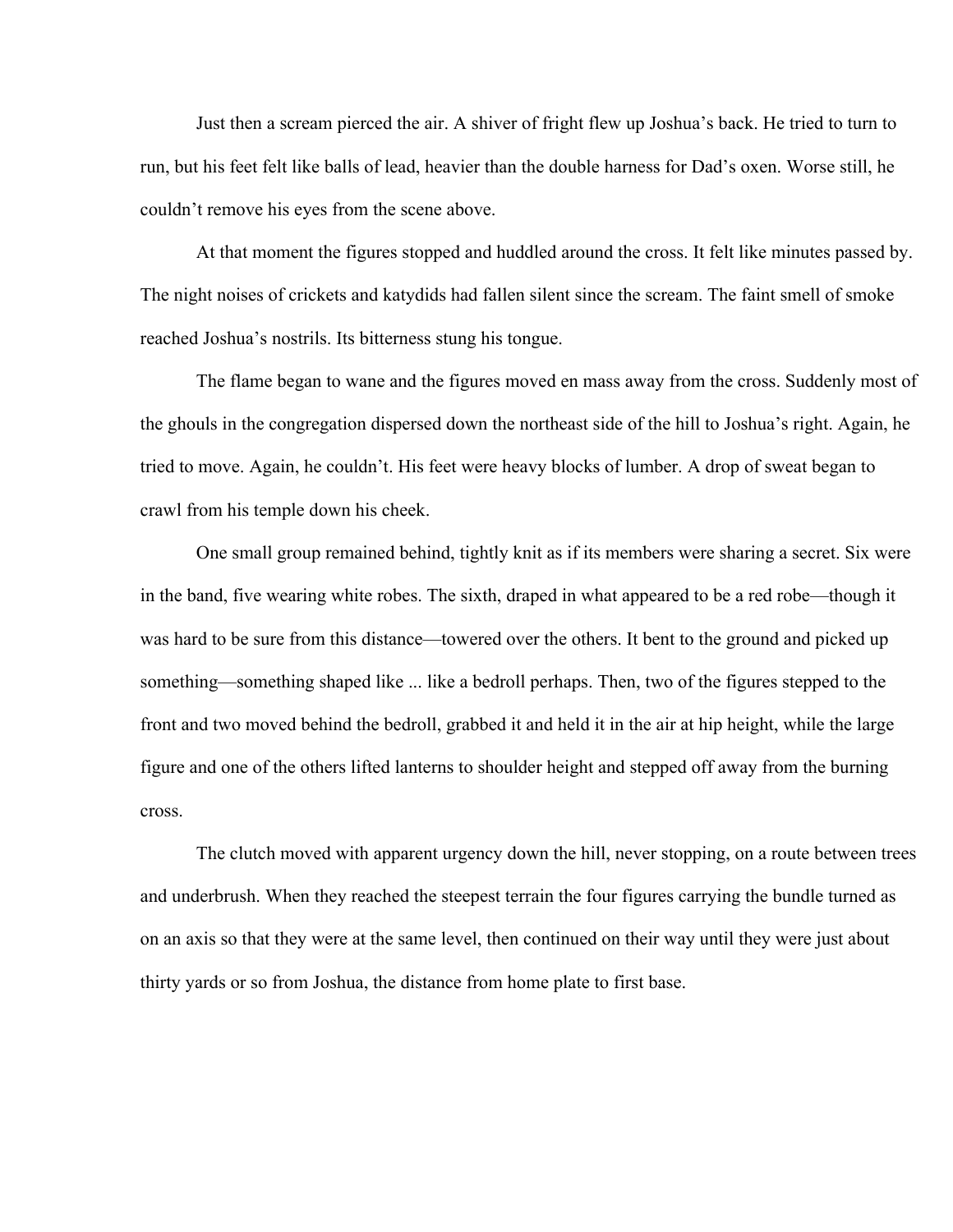The boy trembled. It had seemed that he had been watching a story unfold in a picture book. It took several long moments for reality to register with him. But when the point struck, it did so with certainty, suddenness and fright: They were coming directly toward him!

Joshua's heart raced.

Now they were only fifteen or twenty yards away, still heading toward the very spot on which he was standing.

Joshua again struggled to move his feet, willing them take that one motion that would free him to run. He could steal second base, even third, so why couldn't he move this moment when his life could be in danger?

Now the two figures in front were ten yards away and the light from their lanterns drew ever closer, now just feet away from the boy.

Icy fingers played taps on his nerves. Finally, the reality of their closeness struck him like a right cross, and that blow sent him reeling backwards, propelled down the narrow, winding path that led to the road about a quarter of a mile from his home.

In the last minute or two, darkness had descended on this east side of Henhawk Hill, but Joshua knew the path well and darted around its bends. Tree roots and jutting rocks—dark shades in a world of gray—loomed up at him, but he bounded over and around them. When he reached a small field near the road he stopped momentarily, to look behind him. Light from the lanterns bobbed along through the trees.

He bent at the waist and inhaled deeply but it felt like his head was in a box, like all the oxygen in the woods had been sucked up by some inhuman monster of some sort. He stood straight and tried again. This time it worked. With relief, he absorbed the fresh air of the cooling night, then walked briskly down the road. A jumble of thoughts flooded his mind.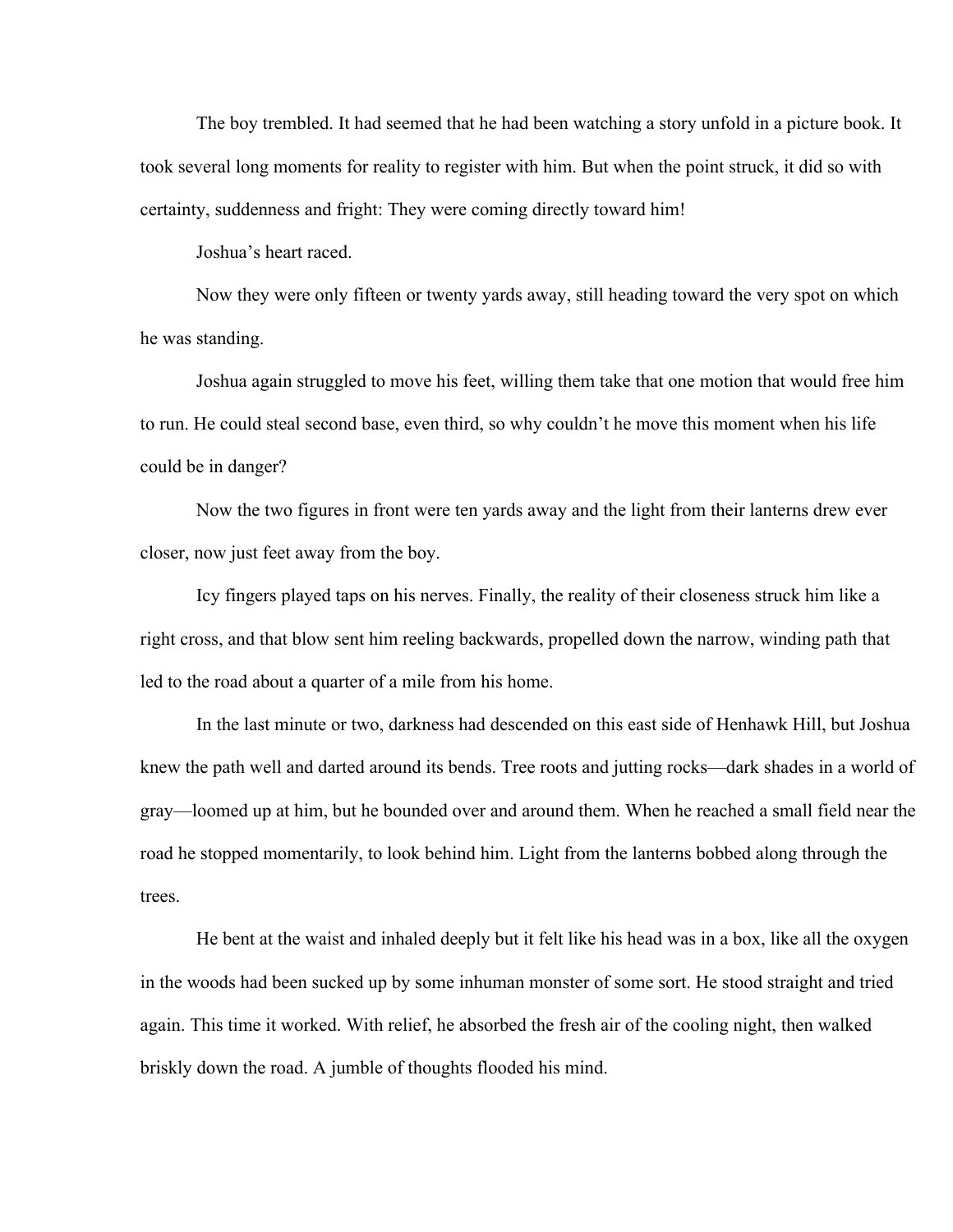Suddenly male voices erupted and horses came around a bend in the road. Joshua jumped into bushes and hunkered down, just then noticing that he held his baseball glove in a vice grip. The men were speaking all at once, but in secretive tones. Not boisterous and jocular like you'd expect from such a large group. Not a single laugh. Not a chuckle. Not a "Glad to see you tonight, Chuck" … "You, too, Roger."

Probably a couple of dozen horses passed by. A horsefly buzzed Joshua's head and he bit a lip trying to keep from swatting it. When they'd gone, he counted to ten and stepped out. Just then a large dark horse almost ran into him. He leaped away and fell to the ground.

He blinked and looked up at a stallion that was darker than the night, towering over him. Its nostrils flared. He gulped and tried to catch his breath. He thought the face under the hood was Danny Farmer's dad but wasn't sure.

Then the rider's big fist stretched out from the white cloak and pointed an extraordinarily long, bony finger at him. Joshua looked away.

"Boy!" the man's voice boomed, "you saw nothin' here tonight, right? Nothin'!" Yep, it could be Mister Farmer, but Joshua wasn't sure. One thing he was sure of: it was a scary voice and not one to argue with. He recalled Danny sometimes coming to school all banged up and the talk around school that Mrs. Farmer sometimes sported similar bruises. Nobody's house had that many doors to run into, not even Doc Walker.

He gulped hard and murmured a "yes-sir."

"You say a word, your daddy and mommy get hurt, boy."

That shook Joshua down to his toes. The threat in the voice was easy to believe. At the moment Joshua just hoped that big horse didn't stomp on him.

"You hear?!"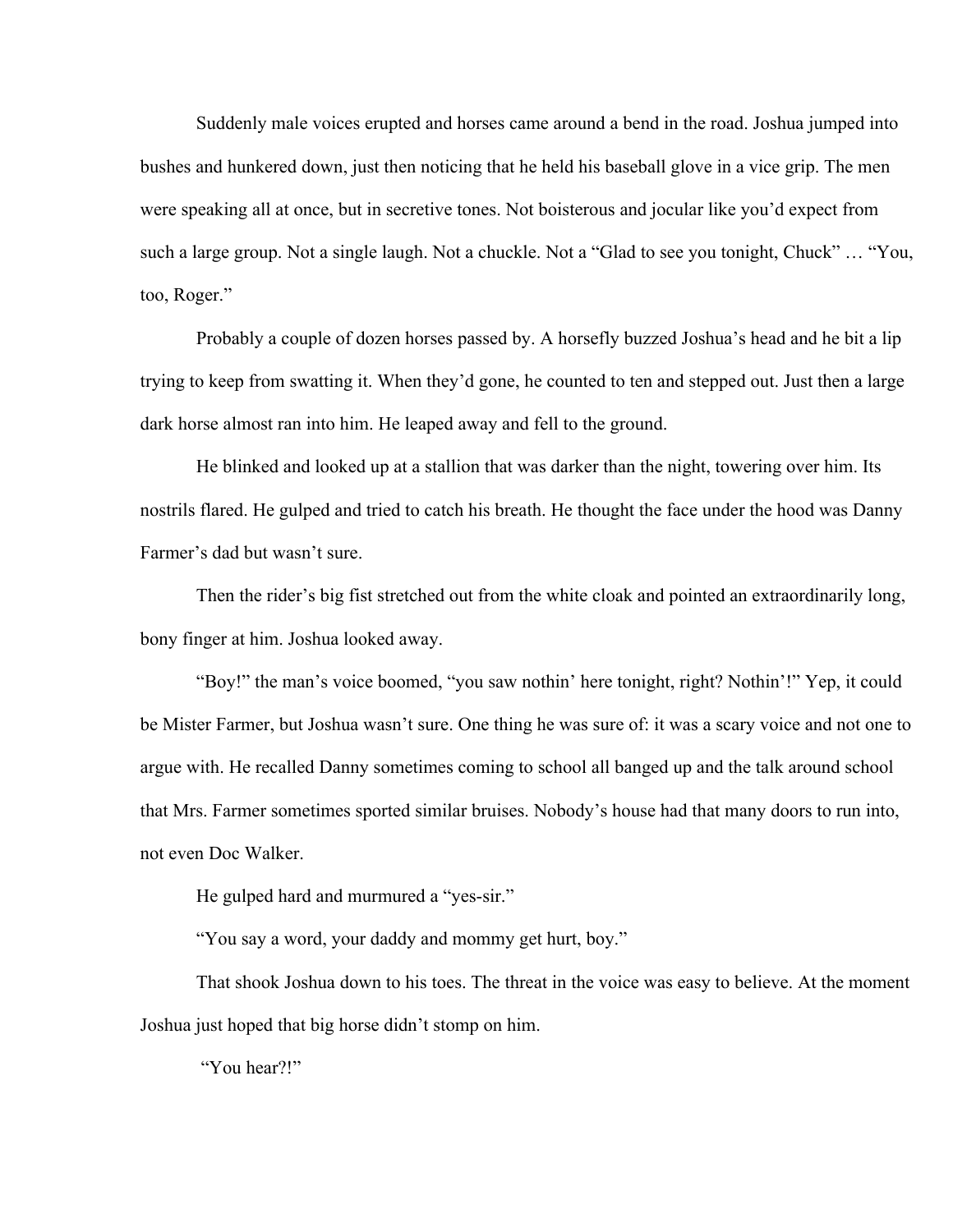Joshua whimpered and nodded his head.

"Git off with ya', then."

Joshua made sure he still gripped his baseball glove, pulled his cap down over his ears and sprinted as fast as he could in the heavy dusk.

•••••

Joshua didn't say a word that sleepless night, Sunday, nor the next day, Monday, nor even the next. He loved his Mom. He adored his Dad. The best ever.

He went to school Monday and Tuesday, yipped it up with the guys when the last bell rang at 2:30 Tuesday, planned with Bobby Spillman to go fishing after school Thursday, figured with the gang that they'd be playing pickup games all the time, like every day, when the school year ended Friday. But that night he couldn't sleep again. He wondered what was the world's record for not sleeping. He knew Mom would figure something was wrong. Maybe even tonight she'd corner him and ask him and not be satisfied and ask him again, all the time saying, "Joshua, you're not sleeping are you?" And "What's going on?" And finally he'd succumb (s-u-c-c-u-m-b) and tell her.

So that third day Joshua summoned the courage to return to Henhawk Hill. Maybe it was because some bully on a horse thought he could boss him 'round and scare him. Maybe it was because he knew his Dad was broad and strong and could whoop anyone alive, big white cloak on a big black horse or not. Maybe because these woods always held a serenity for him that he didn't want to lose forever. Heck, even the poets Mrs. Morris made the class read talked about Maine's forests, their beauty, watching nature, feeling its power, its magnificence, its creativity. Well, he didn't know about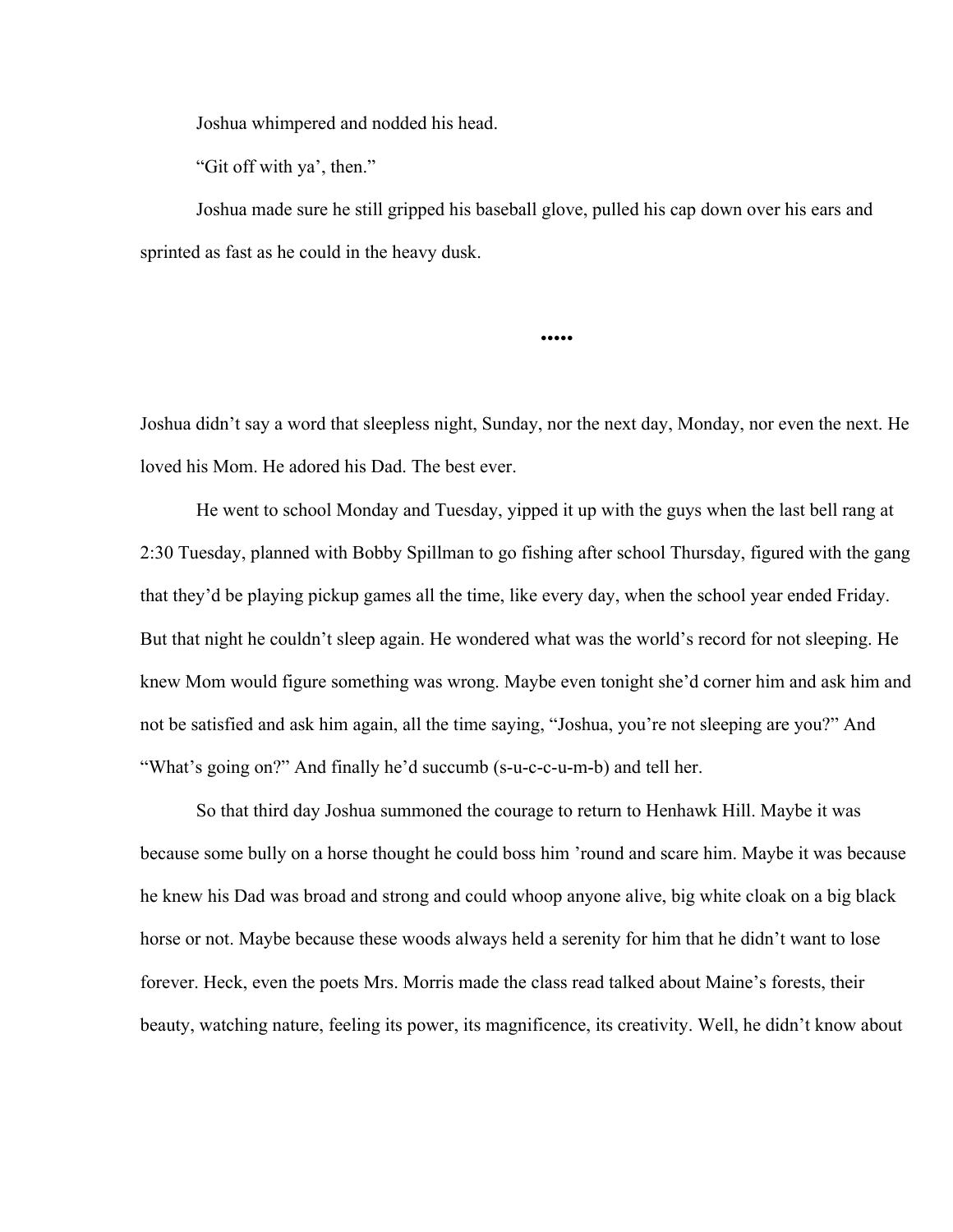any of that fancy stuff, just that it was his playground and it weren't for anybody else to steal it from him. The other night might have broken that sense of perfection, but Joshua wanted it back. Bad.

And maybe it was because Pastor Nathan had preached Sunday about David and Goliath, the boy and the giant, facing fear when you know God's on your side, knowin' He's your protector and He has an awesome right hand. Well, it was probably all of those things, though Joshua didn't sit around and analyze himself. It was time to be strong. Heck, it was time to get some sleep!

He knew this for sure: he was twelve years old now—old enough to help build Dad's new barn, old enough to steer a horse while it tilled a field (well, re-tilled anyhow) and he wanted to deal with this thing himself, then present the facts calmly to Dad and Mom. Before she harangued (h-a-r-a-n-g— oh, darn) him into submission.

He almost laughed in spite of himself. Plus today was different. First, it was noontime, though the sun was behind clouds. Second, no cross was burning. Third, standin' steadfast at his side was Moe, his big German shepherd, his assurance, his sidekick against fear.

Joshua was skipping the lunch hour at school, but that was a small sacrifice. Heck, in the springtime no one's head's into learnin' anyhow. Mom called it "spring fever." Joshua simply called it "boredom." And besides, it was hot for spring—Dad said it was the hottest he remembered—and it was stiflin' in that schoolroom.

So here he was, feet planted in the exact spot he stood those two nights before. He'd found his footprints, molded into the spring-dampened earth. He looked up through the branches toward the place where the cross had burned.

He turned to walk back down the hill, following his trajectory from the other night. He grabbed a dead branch off the ground and began swinging it like a baseball bat as they descended. A minute later, Moe veered off the path and dashed right into a thicket of brush and alders. Joshua tugged at his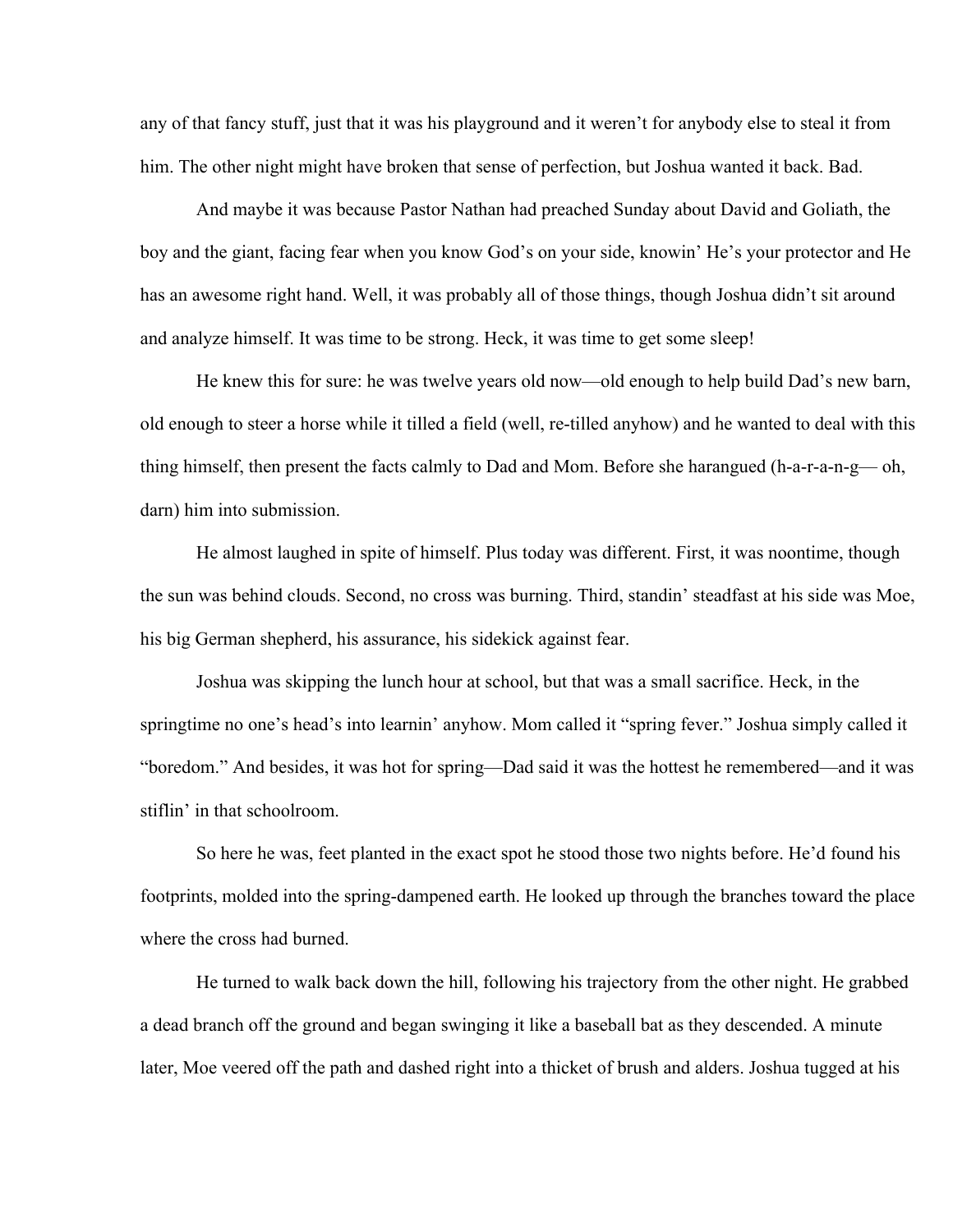overalls, pulled the strap up onto his right shoulder, and walked toward the thicket. As he got nearer he poked the dead branch at a bush in front of him and called, "Moe."

The dog growled—low, intimidating. Joshua couldn't see him through the dense bushes.

Again, "Moe." No response. No Moe bounding out, knocking him to the ground and slobbering all over his face. But there was a sound. Joshua tilted his head and listened. Moe was diggin' at the ground.

Joshua tossed the branch aside, approached the thicket and peered in, squinting to see in the darkness. Yep, there he was.

"Here, boy!" he called.

Joshua always told his friends Moe was the most obedient dog in The Crossing. Heck, the world. Now he doubted that. Not today anyhow.

Exasperated, he decided he'd find out close-up what was distracting his dog. He took a step back, readied himself and lunged through the outer crop of branches, driving his legs forward with a burst of strength into the midst of the undergrowth. As he plowed through, there was a blur of branches and boughs, then a startled Moe turning to look up at him just before he fell face-first to the ground at the big dog's side.

Joshua lay face down and caught his breath. He squeezed his fingers into a layer of winter-old moldy leaves covering the earth. Boy, Mom'd make him take a bath tonight, that was for sure. Suddenly, a putrid smell assaulted him. He jerked up onto his knees, and yelled, "Ugh-h. Yuch! Let me outta here!"

He looked down to where his left hand had dug into the leaves. Half a red bandanna stuck out of the ground. He looked a foot to the right, where Moe'd been digging. Reaching out of the earth, as if to grasp the sky, was a hand, its fingers gnarled and gory, caked with mud and dried blood.